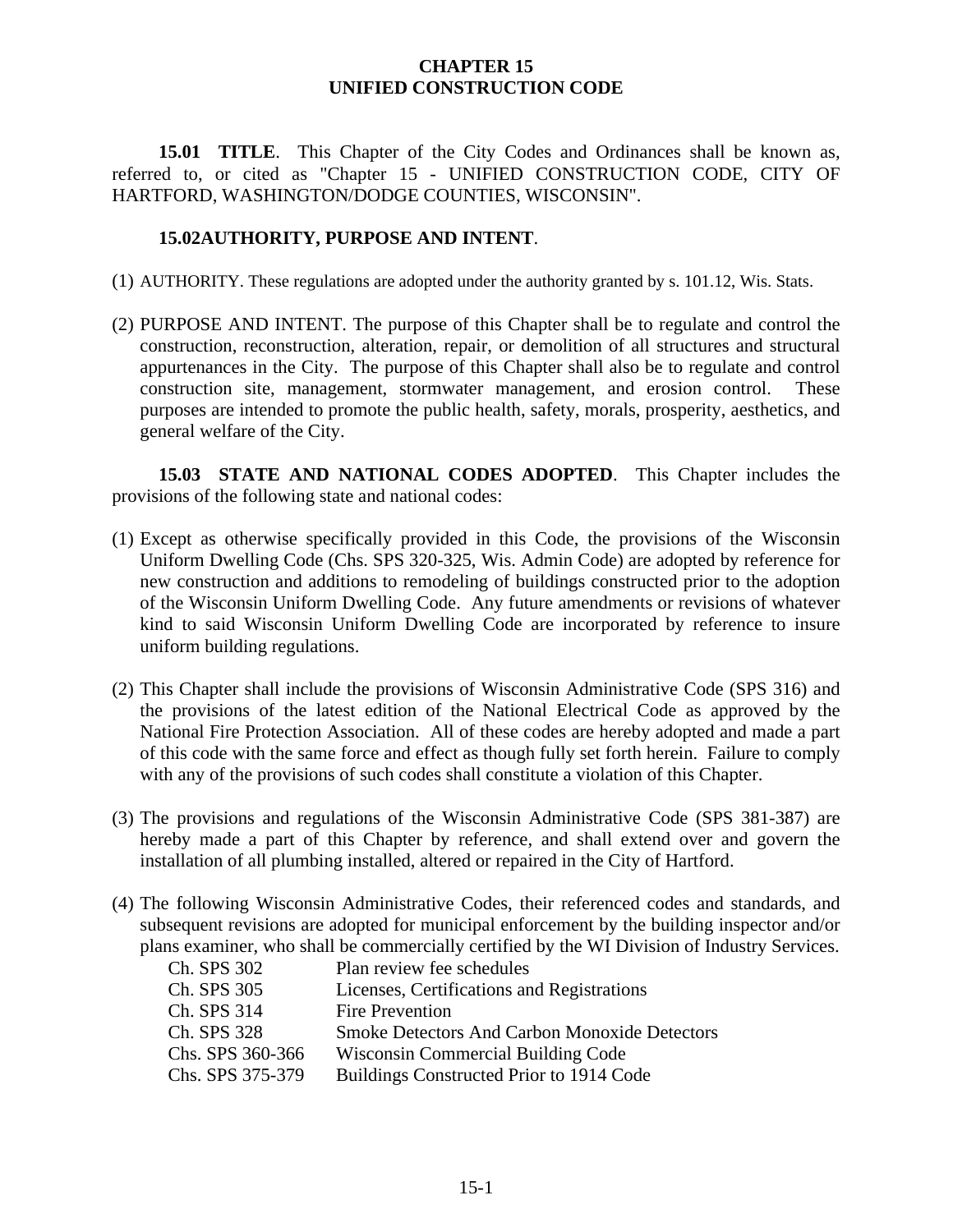**15.04 ADMINISTRATION**. (1) Building Inspector Designated. The Offices of Building Inspector, Plumbing Inspector and Electrical Inspector, as required by Chapter 4 of the Municipal Code, shall conduct the duties prescribed by this Chapter.

- a) The Building Inspector of the City of Hartford shall serve as the Electrical Inspector. All reference herein to Electrical Inspector shall refer to the Building Inspector.
- b) The Building Inspector of the City of Hartford shall, in addition to other duties prescribed elsewhere in the Hartford Municipal Code, serve as the Plumbing Inspector. All references herein to Plumbing Inspector shall refer to the Building Inspector in his capacity as Plumbing Inspector.
- c) If the Building Inspector is qualified by the State of Wisconsin he may, and if not so qualified he shall, utilize outside contractors meeting State qualifications to conduct inspections. When outside contractors are engaged, penalties imposed by this Chapter shall be enforced by the Building Inspector.

(2) Building Inspector Duties. The offices of Building Inspector, Plumbing Inspector, Electrical Inspector shall perform the following duties:

- a) Shall prepare suitable forms for applications and permits required, and shall keep in his office a proper daily record of all transactions of his office.
- b) Supervise and inspect all work requiring a permit, new or alterations or repairs, in the City, and shall faithfully enforce all laws, ordinances and rules in relation thereto.
- c) Keep a complete record of all applications and permits, regularly numbered in the order of their issue.
- d) Shall inform the Common Council of any violations of regulations.
- e) File monthly and annual reports with the Common Council regarding the fees earned and the work performed. The yearly report shall cover the period closing December 31 of each year and shall be filed on or before January 10 next thereafter.
- f) Visit and inspect all buildings and premises and make a thorough examination of all electrical wiring, equipment and devises installed, and when found to be in a dangerous or unsafe condition, he shall notify the person, firm or corporation owning, using, operating or installing the same to place them in a safe condition. Such necessary repairs or changes shall be completed according to the provisions of this Chapter.
- g) Enforce all other provisions of this Chapter.

(3) Certified Municipal Status.

- a) Certified Municipality. The City of Hartford has adopted Certified Municipality Status as described in SPS 361.60 of the Wisconsin Administrative Code.
- b) Responsibilities. The City shall assume the following responsibilities for the State of Wisconsin, Department of Safety and Professional Services: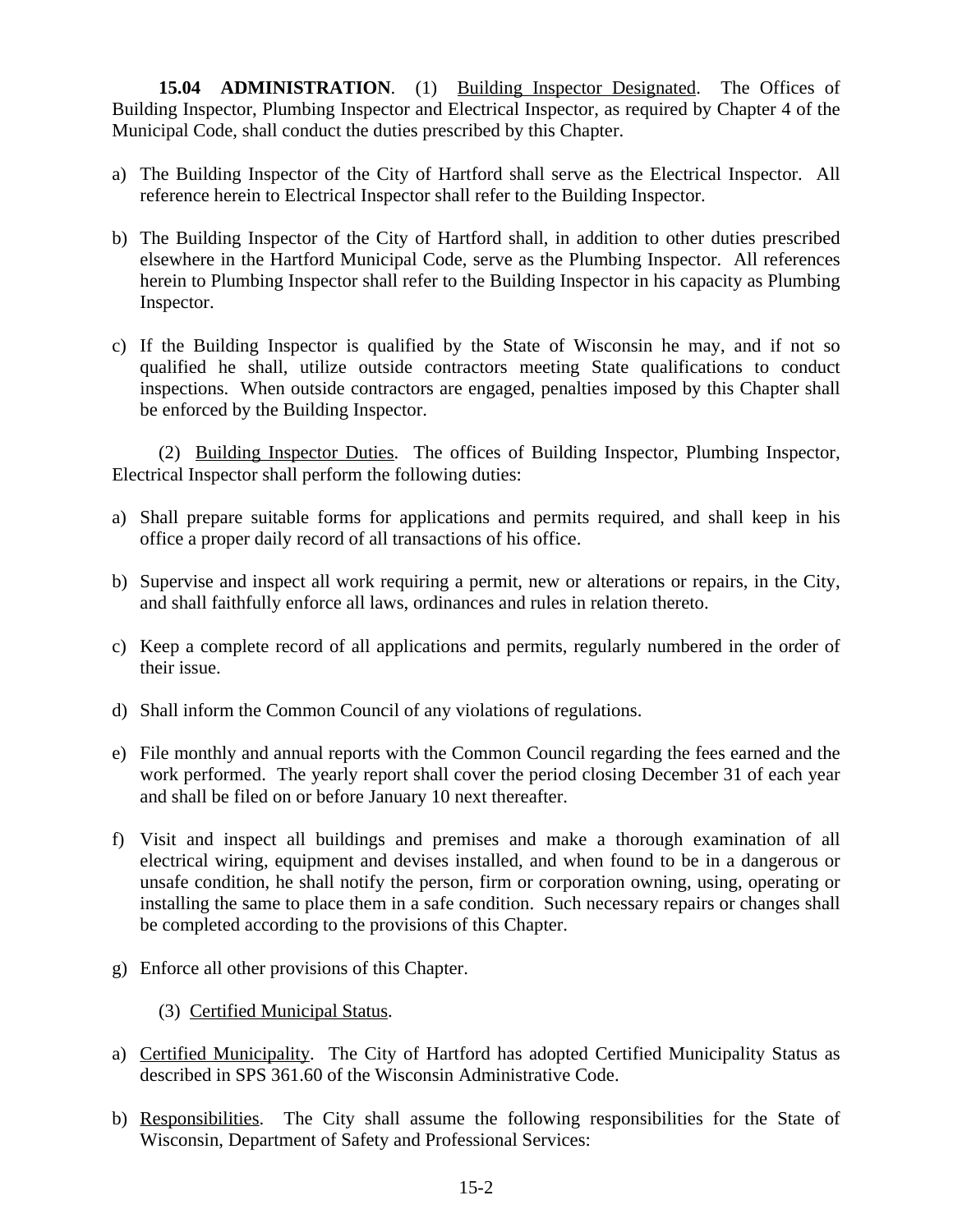- 1. Provide inspection of commercial buildings with certified commercial building inspectors.
- 2. Provide plan examination of commercial buildings with certified commercial building inspectors.
- c) Plan Examination. Drawings, specifications and calculations for all the types of buildings and structures, except state-owned buildings and structures, to be constructed within the limits of the City of Hartford, shall be submitted to the City of Hartford Building Inspection Department, if the plans are for any of the following:
	- 1. A new building or structure containing less than 50,000 cubic feet of total volume.
	- 2. An addition to a building or structure where the area of the addition results in the entire building or structure containing less than 50,000 cubic feet of total volume.
	- 3. An addition containing no more than 2,500 square feet of total floor area and no more than one floor level provided the largest roof span does not exceed 18 feet and the exterior wall height does not exceed 12 feet.
	- 4. An alteration of a space involving less than 100,000 cubic feet of total volume.
	- 5. The Director of Community Development or Building Inspector may waive the City's jurisdiction for the plan review of a specific project or types of projects, or components thereof, in which case plans and specifications shall be submitted to the Department of Safety and Professional Services for review and approval.
	- 6. The Department of Safety and Professional Services may waive its jurisdiction for the plan review of a specific project, where agreed to by the Director of Community Development or Building Inspector in which case plans and specifications shall be submitted to the City of Hartford Building Inspection Department for review and approval.
- d) Plan Submission Procedures. Building, HVAC, Fire Alarm, and Fire Suppression System plans shall be submitted and reviewed in accordance with the procedures detailed in SPS 361. Applicants for plan review shall submit the following directly to the municipality:
	- 1. Application form SBD-118.
	- 2. Plan review fee per table SPS 302.31-2. Payment shall be made to the municipality.
	- 3. Digital or hardcopy plans in accordance with SPS 361.
	- 4. Plumbing plans shall be submitted and reviewed in accordance with the procedures detailed in SPS 382. Applicants for plan review shall submit the following directly to the municipality:
	- 5. Application form SBD-6154.
	- 6. Plan review fee per SPS 302.64. Payment shall be made to the municipality.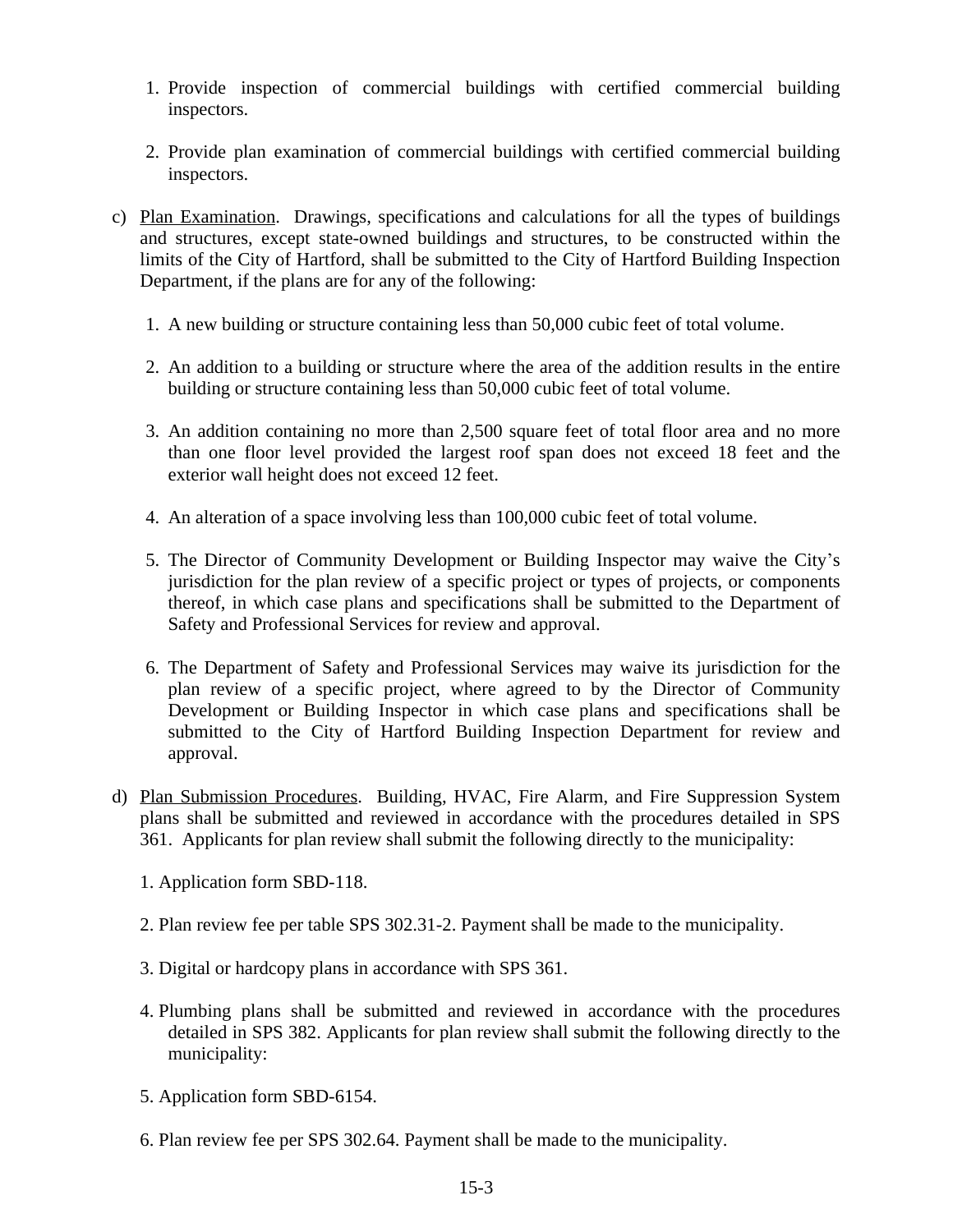7. Digital or hardcopy plans in accordance with SPS Table 382.20-2.

(4) Inspector's Authorization to Discontinue Service. The Electrical Inspector shall have the authority to cause the immediate turning off of all electrical currents to any equipment which is found to be in an unsafe condition, and cut or discontinue electrical service in cases of emergency and where such electrical currents are dangerous to life and property or may interfere with the work of the Fire Department. No person, firm, or corporation shall reconnect any equipment thus cut off until permission is given by the Electrical Inspector. Failure to obey any such order shall subject the person, firm or corporation to the penalties provided for violation of the Hartford Municipal Code.

(5) Inspector's Limitation in Business Conduct. It shall be unlawful for the Electrical Inspector to engage in the business of electrical wiring and construction either directly or indirectly, and he shall have no financial interest in any concern engaged in such business in the City while holding office as Electrical Inspector. Any violation of this subsection by the Electrical Inspector shall be sufficient cause for his dismissal.

**15.05 LICENSES REQUIRED.** (1) Plumbers License. No person shall engage in or work at plumbing within the City without first having obtained a plumber's license as provided for in Chapter 145 of the Wisconsin Statutes and without first procuring a City permit for such work as hereinafter provided.

(2) Electrician License. No person shall install, repair or maintain electrical wiring unless the person holds a license or registration issued by the Department of Safety and Professional Services as described in sec. SPS 305.40, Wis. Admin Code.

**15.06 PERMITS REQUIRED.** (1) Building Permits. No construction, reconstruction, alteration, repair, or demolition of any structure or structural appurtenance shall be done in the City without a permit having been issued therefor by the Building Inspector and the payment of the proper fees as hereinafter required.

- a) Application for Permit. Application for a building permit shall be filed with the Building Inspector on forms furnished by him, and when requested by the Inspector shall be accompanied by a plan or sketch showing in detail the work to be done. The Inspector shall issue to the applicant a statement showing the fee to be paid for the permit applied for.
- b) Deposit Fee. To assure that no damage or destruction to private or public property or installed public improvements occurs, nor that there are any violations of the City's standard specifications manual or municipal code construction-related provisions, no building permit for new residential principal structure construction or for new commercial or industrial principal structure construction or for an industrial/ commercial addition or accessory structure of 5,000 square feet or more shall be granted without payment of a fee as determined in Chapter 42 of the Municipal Code. The City Engineer shall determine whether the person obtaining the building permit is responsible for any violation, necessitating repair or replacement by the City. The City shall be entitled to retain from the deposit the actual cost for any such repair or reconstruction of public improvements, landscaping, utility appurtenances, or any related damage due to the permittee's construction activity. Provided no violation occurs, all but a processing fee as determined in Chapter 42 will be refunded upon issuance of an unconditional occupancy permit. (CREATED 7/25/00-- ORDINANCE NO. E-439)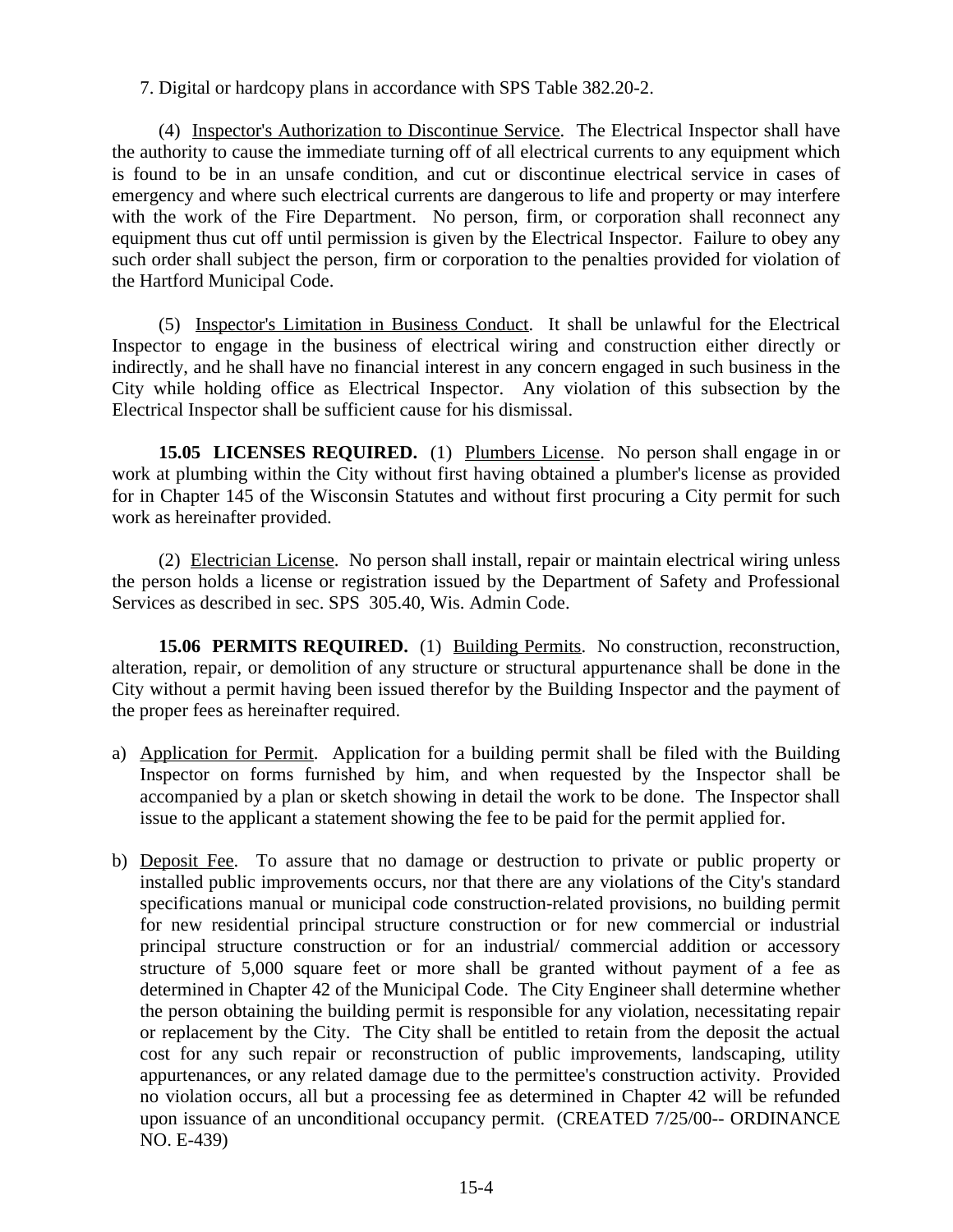- c) Schedule of Fees. The City fees for building permits shall be as determined in Chapter 42 of the Municipal Code for the following categories:
- Minimum permit fee for all permits
- Residence One and Two Family, Accessory buildings and garages
- Residences Apartments, Three Family and over, Row housing, Multiple Family dwellings, Institutional
- Residences Additions
- Manufactured dwellings (factory built) for site constructed elements of the building (basements, garage, etc.)
- Local business, office buildings or additions thereto
- Manufacturing or Industrial (office areas to be included above)
- **Permit to start construction of footings and foundations**
- Agricultural buildings
- All other buildings, structures, alterations, residing, re-roofing, repairs where cubic contents cannot be calculated
- Heating and incinerator units
- Commercial/Industrial exhaust hoods and exhaust systems
- Air conditioning other than wall units
- Permanently installed wall units
- Wrecking or razing building inspector may waive fee if structure is condemned
- Moving buildings over public ways
- Re-inspections
- Plan Examination:
	- One and two family residence
	- Apartments, three family residence, row housing, multiple family buildings (NOTE:
	- Heating plans submitted separately)
	- Commercial Industrial and additions
	- Additions, alterations to 1 and 2
	- Accessory buildings, 240 square feet or more
- Special Inspections
- Wisconsin Uniform Building Permit Seal
- Note 1: Permits may be obtained individually or on one form in the categories of construction, heating, ventilation and air conditioning, electrical and plumbing
- Note 2: An additional fee for plan review may be assessed at the time of application for renewal of the permit
- Occupancy Permit Residential and Commercial Industrial
- Pools Inground/above ground/spas
- **Expediate Expanding Control** 
	- One and two family lots Multi-family units Commercial lots Industrial lots Institutional lots **Other**
- Satellite Dish
- $\blacksquare$  Fence

In determining costs, all construction shall be included with the exception of heating, air conditioning, electrical or plumbing work.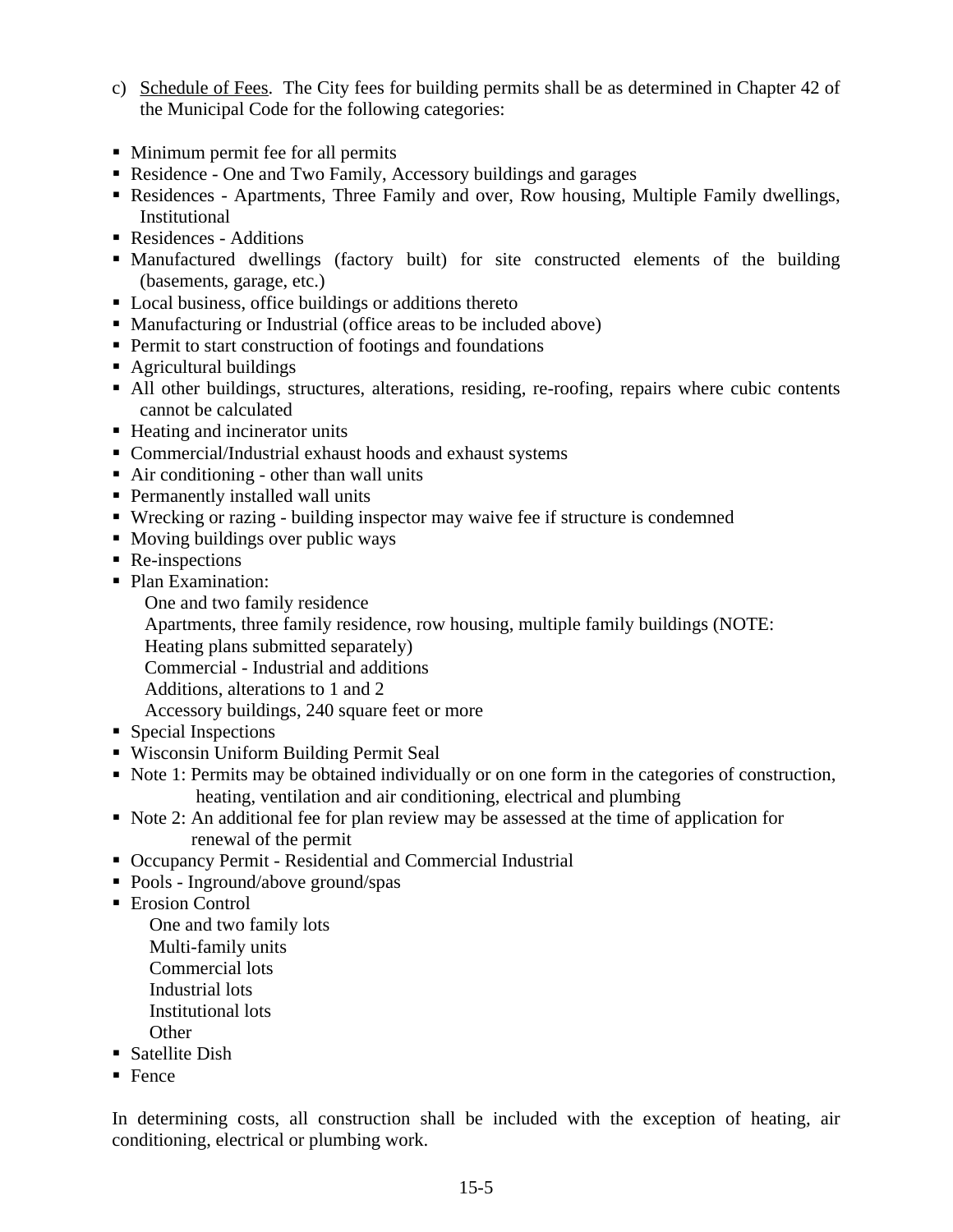- d) Issuance of Permits. Upon approval of the Building Inspector of the application and upon payment by the applicant of the required fees, a permit shall be issued by the supervisor for the work set forth in the application.
- e) Posting of Permits. No work of building shall be started or continued without the permit therefor being posted in a conspicuous place on the premises.
- f) Expiration of Permit. If work under any permit is not started within thirty days after the issuance of the permit, then such permit shall be void unless an extension of time has been granted by the Building Inspector. No permit fees shall be refunded after ninety days following the issuance of a permit.
- g) Refusal of Permit. The Building Inspector is authorized to refuse any application for a building permit to any person who has not complied with a lawful order of the Building Inspector. The issuing and approving of a building permit may be withheld until such time as a lawful order has been complied with. The person refused such a permit may appeal within ten days to the State Building Inspector whose decision in the controversy shall govern.

(2) Plumbing Permits. No plumbing shall be done in the City, except removal of stoppages and minor repairs as provided in this Chapter, without a permit having been issued therefor by the Plumbing Inspector and the payment of the proper fees as hereinafter required. Such permits may be issued only to persons duly licensed as master plumbers under the laws of Wisconsin; except that a permit may be issued to a person for work to be done by him in a single family residence owned and occupied by him as his home, in which case the provisions of this section shall not apply.

- a) Application for Permit. Application for a plumbing permit shall be filed with the Plumbing Inspector on forms furnished by him, and when requested by the Inspector shall be accompanied by a plan or sketch showing in detail the work to be done. The Inspector shall issue to the applicant a statement showing the fee to be paid for the permit applied for.
- b) Schedule of Fees. The schedule of permit fees to be paid shall be determined in Chapter 42 of the Municipal Code for the following:
	- For each connection with the main sewer, lateral at the curb, or private sewage treatment or disposal system.
	- For re-laying an existing sewer or water service.
	- For each water service, or connection with a private well.
	- For each roughed-in waste opening.
	- For each domestic water heating system.
	- For each water softener.
	- For any appliance requiring a water or waste connection.
	- For final inspection of a completed plumbing installation.
	- For additional inspections as the result of incorrect work.
- a) Excavation. No excavation in any street, alley or other public way to repair, alter or install plumbing shall be commenced prior to the issuance of a permit.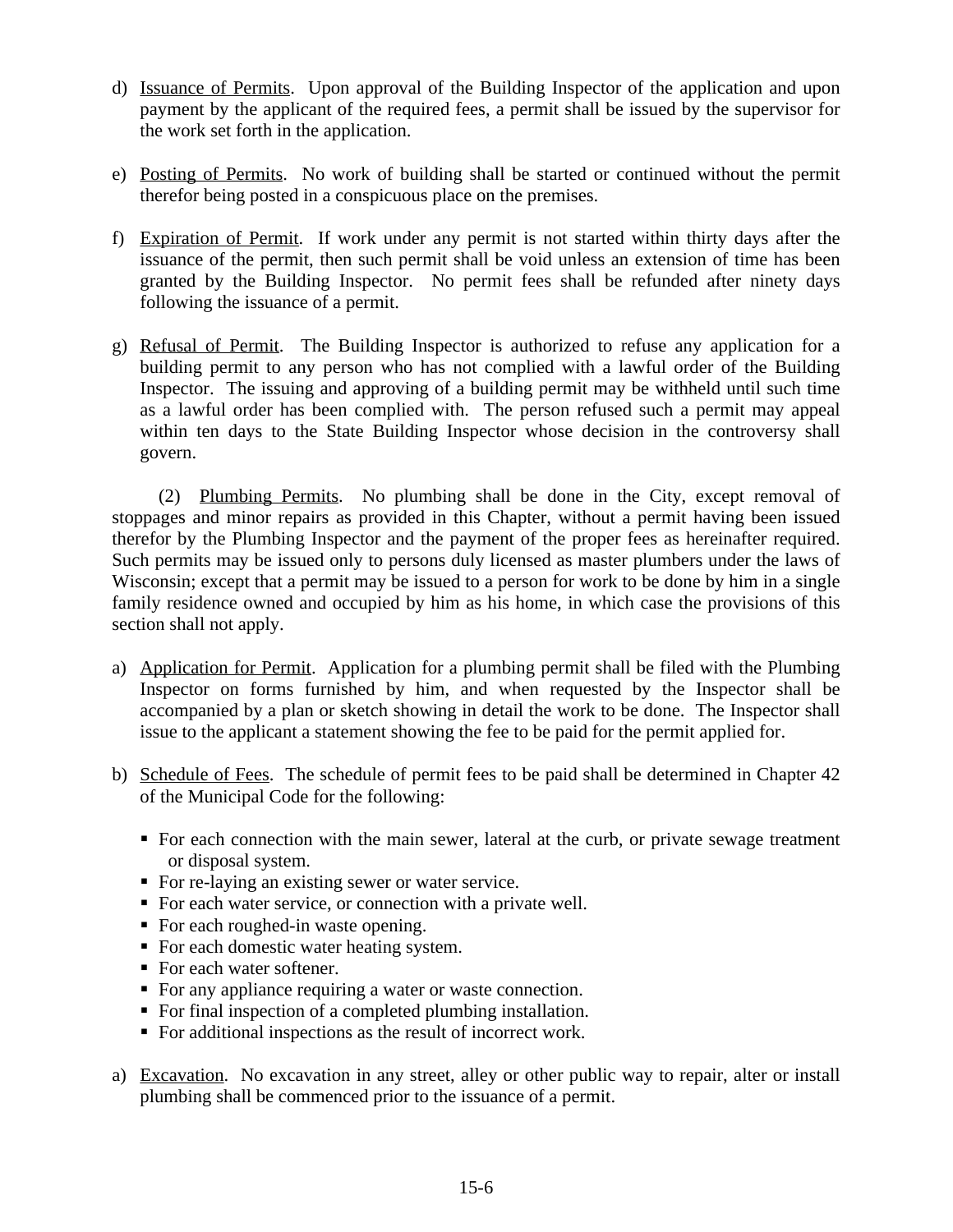- b) Issuance of Permits. Upon approval of the Plumbing Inspector of the application and upon payment by the applicant of the required fees, a permit shall be issued by the supervisor for the work set forth in the application.
- c) Posting of Permits. No work of plumbing shall be started or continued without the permit therefor being posted in a conspicuous place on the premises.
- d) Expiration of Permit. If work under any permit is not started within thirty days after the issuance of the permit, then such permit shall be void unless an extension of time has been granted by the Plumbing Inspector. No permit fees shall be refunded after ninety days following the issuance of a permit.
- e) Refusal of Permit. The Plumbing Inspector is authorized to refuse any application for a plumbing permit to any person who has not complied with a lawful order of the Plumbing Inspector. The issuing and approving of a plumbing permit may be withheld until such time as a lawful order has been complied with. The person refused such a permit may appeal within ten days to the State Plumbing Inspector whose decision in the controversy shall govern.

(3) Electrical Permits. No alterations or additions shall be made in the existing wiring of any building nor shall any building be wired for the placing of any electrical lights, motors, heating devices or any apparatus requiring the use of electrical currents, nor shall any alterations be made in any electrical appliance or the wiring in any building after inspection without first notifying the Electrical Inspector and securing a permit therefor as herein provided.

Such permits may be issued only to duly licensed master electricians, except that a permit may be issued to a person for work to be done by him in a single-family residence owned and occupied by him as his home.

- a) Exceptions. No permit shall be required for minor repair work, such as repairing flush and snap switches, replacing fuses, changing lamp sockets and receptacles, taping bare joints and repairing drop cords.
- b) Application for Permit. Application for permit to install electrical wires and appliances shall be made to the Electrical Inspector by the person, firm, or corporation making such installation of wires and appliances or ordering such installation to be made.
- c) Schedule of Fees. The minimum application fee shall be as determined in Chapter 42 of the Municipal Code for each of the following permits:
	- Switches and outlets
	- **Incandescent light fixtures**
	- Mercury, sodium, MI, vapor lighting
	- Fluorescent lamps per tube (including relamp) ballast
	- Dishwasher, disposal, sump pump, etc.
	- Residential whirlpool, tub, jacuzzi
	- Range, ovens, cook top, clothes dryer
	- Water heater, furnace, boiler, etc.
	- Air conditioners sleeve
	- Central air to three ton
	- Cost per ton after three ton (max fifty ton)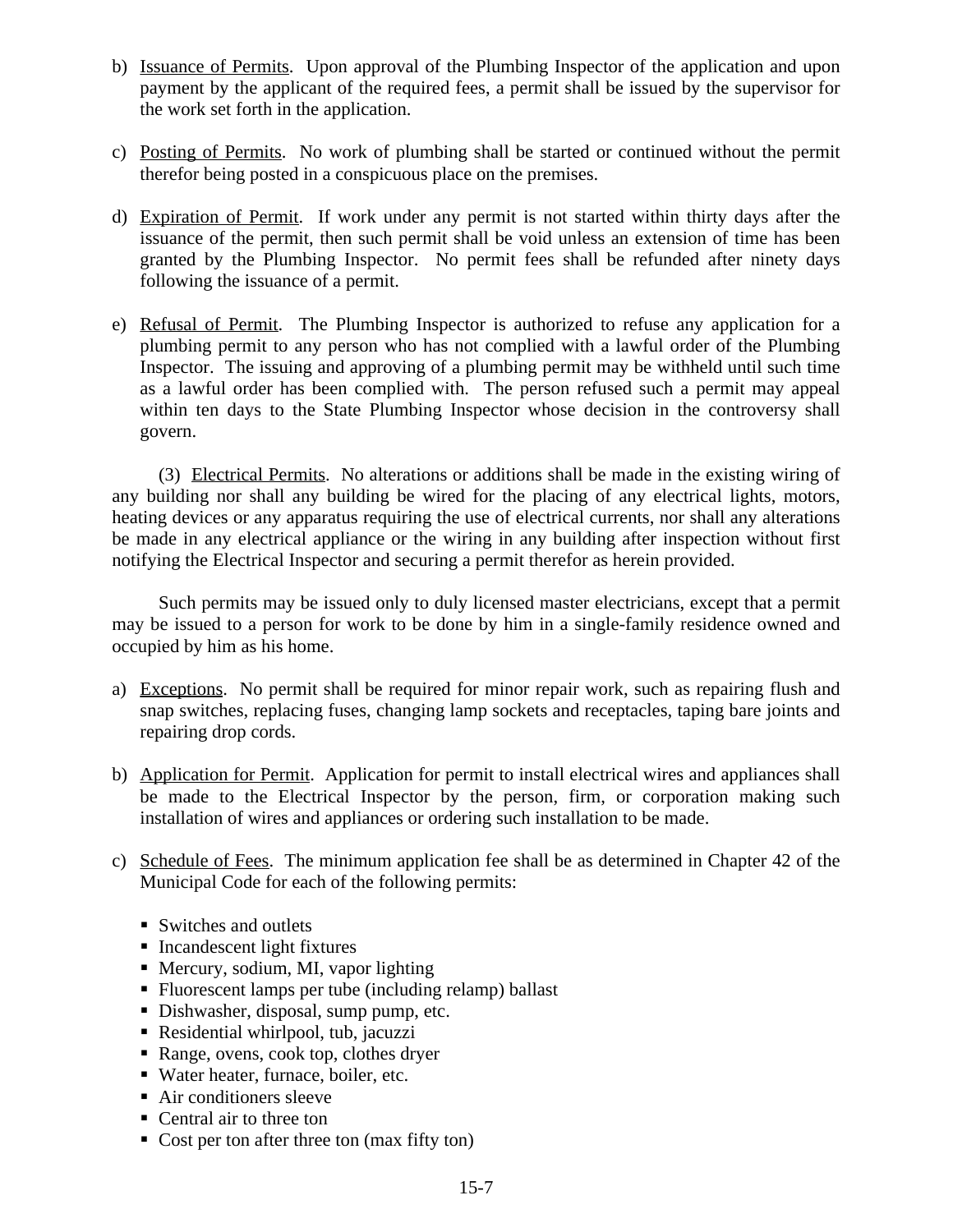- Motors per horsepower or fraction thereof
- Fans bath, kitchen to  $1/2$  hp, etc.
- Low voltage systems, doorbell, switching system
- Refrigeration compressors to three ton
- Cost per ton after three ton (max fifty ton)
- Electric heat per KW
- Electric heat per thermostat
- Fuel pumps per product dispense at island
- Wireway, bus bar, bus duct
- Generator, transformer, capacitor
- **Incandescent sign**
- Fluorescent sign
- Neon and like
- Plus transformers
- Service new or change per meter (includes temporary service)
	- 0-100 amp
	- 101-150 amp
	- 151-200 amp
	- 201-400 amp
	- per 100 amps
- Feeders and subfeeders #6 and larger
- Power outlets above 120 volts/20 amp
- Swimming pool including above ground, in ground grounding grid, direct wire pump, motor and circuit, and light fixture
- Failure to call for final inspection
- Rewiring or alterations
- d) Temporary Service Permits. The Electrical Inspector will issue permits for temporary service where power and light are needed to complete the erection of a building. (Temporary services will be provided at actual costs billed to the customer by the Electric Utility.)
- e) Issuance of Permits. Upon approval of the Electrical Inspector of the application and upon payment by the applicant of the required fees, a permit shall be issued by the supervisor for the work set forth in the application.
- f) Posting of Permits. No electrical work shall be started or continued without the permit therefor being posted in a conspicuous place on the premises.
- g) Expiration of Permit. Electrical Permits shall expire as set forth in SPS 316.012.
- h) Refusal of Permit. The Electrical Inspector is authorized to refuse any application for an electrical permit to any person who has not complied with a lawful order of the Electrical Inspector. The issuing and approving of an electrical permit may be withheld until such time as a lawful order has been complied with. The person refused such a permit may appeal within ten days to the State Electrical Inspector whose decision in the controversy shall govern.

(4) Failure to Receive Permit Prior to Work. Upon failure to obtain a permit before work has been started, except in emergency cases, the total fee shall be double the fee which would have been charged had a permit been applied for in a timely manner.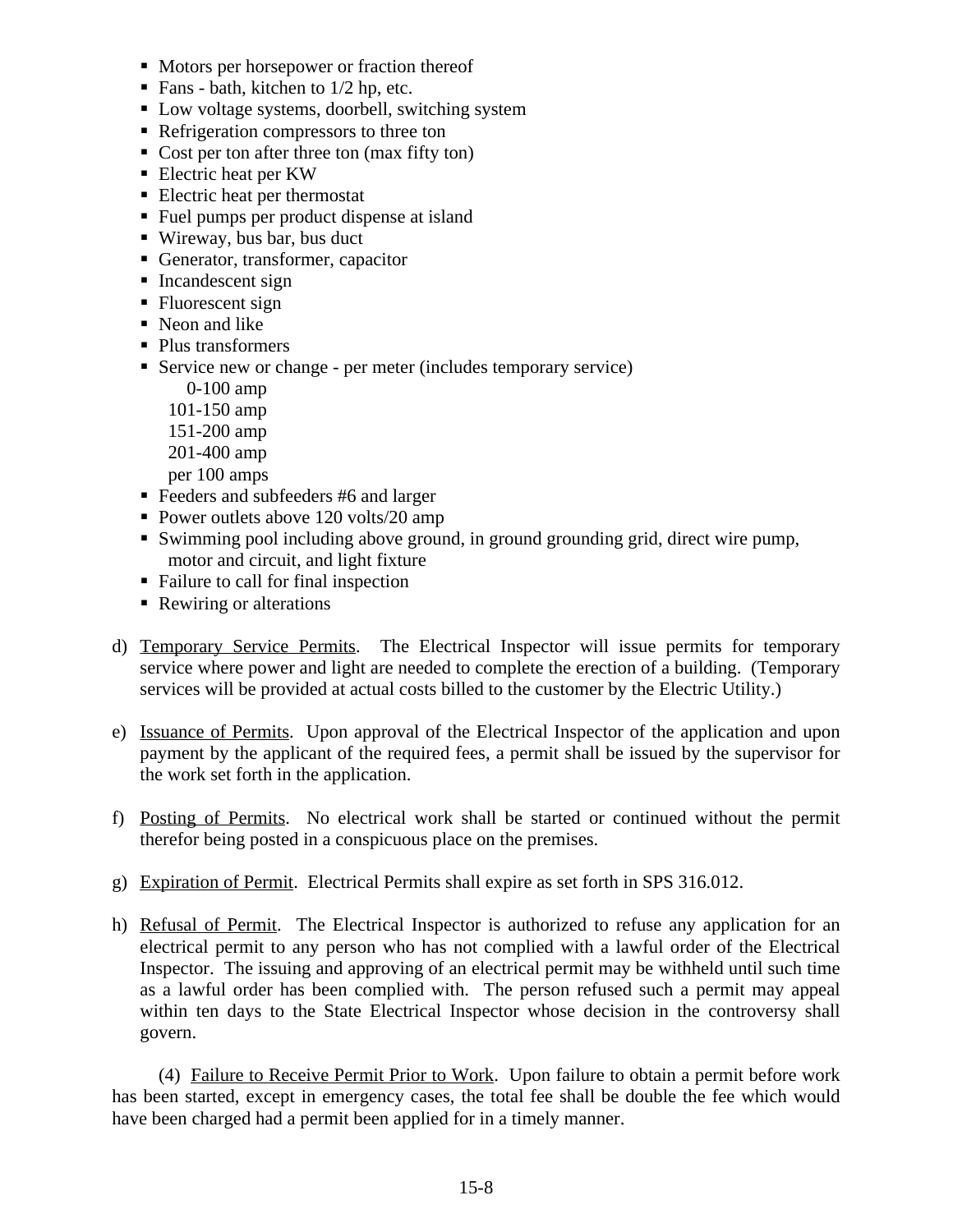(5) Interference with Inspector. No person shall interfere with the Inspector or his representatives while in the performance of their duties. The Inspector shall have authority to enter all buildings in the City in the performance of his duties. Any person who shall willfully or knowingly resist or obstruct him in the performance of his duties shall be deemed guilty of a violation of this Chapter.

**15.07 INSPECTIONS REQUIRED.** (1) Notification of Inspection Readiness, Building Permits. The permittee or an authorized representative shall, in writing or orally, request inspections at appropriate times, but in no case more than ten days after the completion of the work requiring a permit. Failure to notify the Inspector of completion of work shall result in penalties as outlined in Chapter 42 of the Municipal Code.

(2) Notification of Inspection Readiness, Plumbing Permits. It shall be the duty of the plumber in charge to notify the Plumbing Inspector whenever any work is ready for inspection (i.e., soil, vent, underground drain, final inspection). All plumbing work shall be left exposed until such time as the Inspector has completed his examination and inspection. When in the opinion of the Inspector a test is necessary he may require a water or air test on the entire installation or any part thereof.

(3) Notification of Inspection Readiness, Electrical Permits. No electrical wires shall be covered up or concealed in any manner whatsoever before the Electrical Inspector has been notified and given 48 hours in which to make the required inspection, nor shall any electric wiring, following a determination by the Inspector that it is installed in violation of this section, be covered up or concealed until the necessary corrections have been made and approved by the Electrical Inspector.

No electrical wiring or equipment shall be connected to the electrical service nor shall the current be turned on unless the Electrical Inspector has been notified of the completion of the installation and given 48 hours in which to make the required inspection. Nor shall any electric wiring or equipment be connected to the electrical service if the Electrical Inspector upon inspection finds it to be installed in violation of this section.

(4) Re-inspection. In case the permittee shall install defective materials or perform defective installation, which the Inspector shall order corrected, the re-inspection fee shall be as determined in Chapter 42 of the Municipal Code.

(5) Certificates of Inspection. When final inspection has been made, and provided all construction and appurtenances have been found to be fully in compliance with the requirements of this Chapter, the Inspector shall issue a certificate of inspection. Where applicable such certificate shall also authorize the connection to the electric service and turning on of the current.

**15.08 CONSTRUCTION REQUIREMENTS.** (1) Plumbing. In addition to codes and standards adopted by this code, the following additional construction requirements shall apply:

- b) Sewer and Water Lateral Installation. The owner of any building used for human habitation located adjacent to a sewer or water main or in a block through which one or both of these systems extend, may be required by the Building Inspector to construct and install all necessary sewer and water laterals to serve the property.
	- 2. Notice from the City. In the event any property owner fails to construct sewer and water laterals within thirty days after service upon them of a notice given by the Board of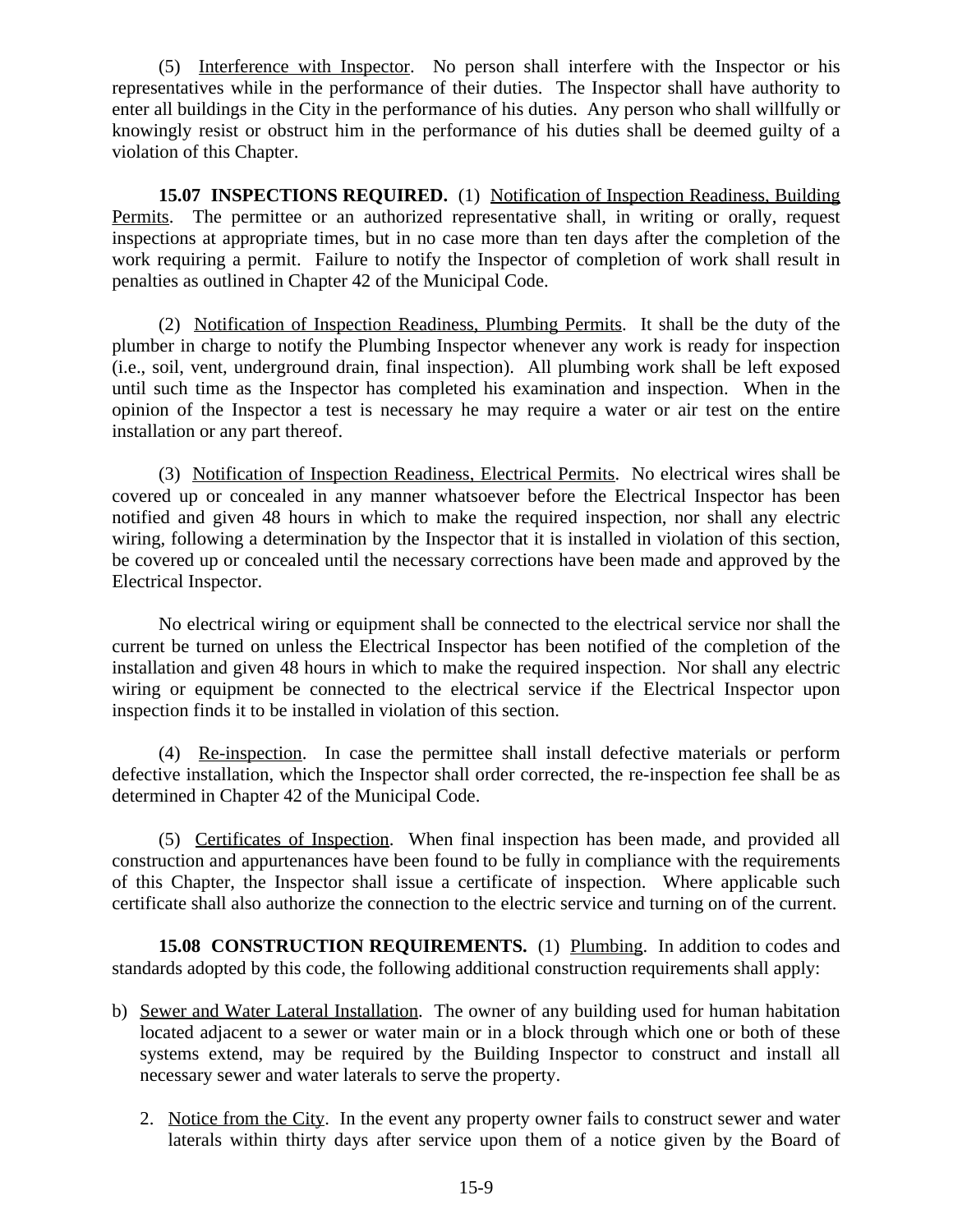Health or Board of Public Works requiring them to do so, the Common Council, under the provisions of Wis. Stats. 144.06 shall cause the sewer and water laterals to be constructed and the costs and expenses thereof shall be assessed as a special tax against the lot or parcel of land.

- 3. Property Owner Option. The property owner may, within thirty days after the completion of the work, file a written option with the Municipal Clerk stating that he or she cannot pay the amount in one sum and asking that it be levied in no more than five equal annual installments with interest at a rate not to exceed 15% per year from the completion of the work, the unpaid balance to be a special tax lien pursuant to Wis. Stats. Section 144.06.
- b) Materials.
	- 1. Water Service Pipes. All water pipes or lines laid underground shall comply with SPS 384.30.
	- 2. House Sewers. All house sewers shall be constructed in compliance with SPS 384.30. All sewer installations shall be made in accordance with the State Plumbing Code of the State of Wisconsin, provided however, all house sewer connections shall be made to the main sewer at or above the spring line of the main sewer pipe and such house sewer connections shall not discharge into a sanitary sewer manhole unless permission shall have first been obtained from the City Engineer or the Common Council. House sewer connections shall be made to the main sewer at or above the spring line of the main sewer pipe and such house sewer connections shall not discharge into a sanitary sewer manhole unless permission shall have first been obtained from the City Engineer or the Common Council.
	- 3. Garage Floor Drains. Garage floor drains shall be constructed to drain to the sanitary sewer only.
- c) Cesspools Regulated. No person shall construct or maintain any cesspool, privy vault, or other receptacle for filthy water or for sewage upon any lot, part of a lot or parcel of land in the City abutting upon any street or alley in which the sanitary sewer and water mains are laid to serve such lot or parcel of land.
- d) Malicious Damage to Plumbing. Any person who shall intentionally, willfully, or maliciously injure or obstruct any sewer, house drain, cesspool, catch basin or any plumbing fixture or apparatus, pipes or other part of any plumbing in actual use, or any sewer, water or gas pipes or any parts or apparatus connected therewith, laid or constructed in the streets, alleys or other public places or under any sidewalks of the city, shall be subject to the penalty provided for violation of this code.

(2) Electrical. In addition to codes and standards adopted by this code, the following additional construction requirements shall apply:

- a) Approved Materials.
	- 1. No electrical materials, devices or appliances shall be used or installed in the City unless they are in conformity with the provisions of this code, the Wisconsin Statutes and the rules and regulations issued by the State Department of Safety and Professional Services, and the Public Service Commission.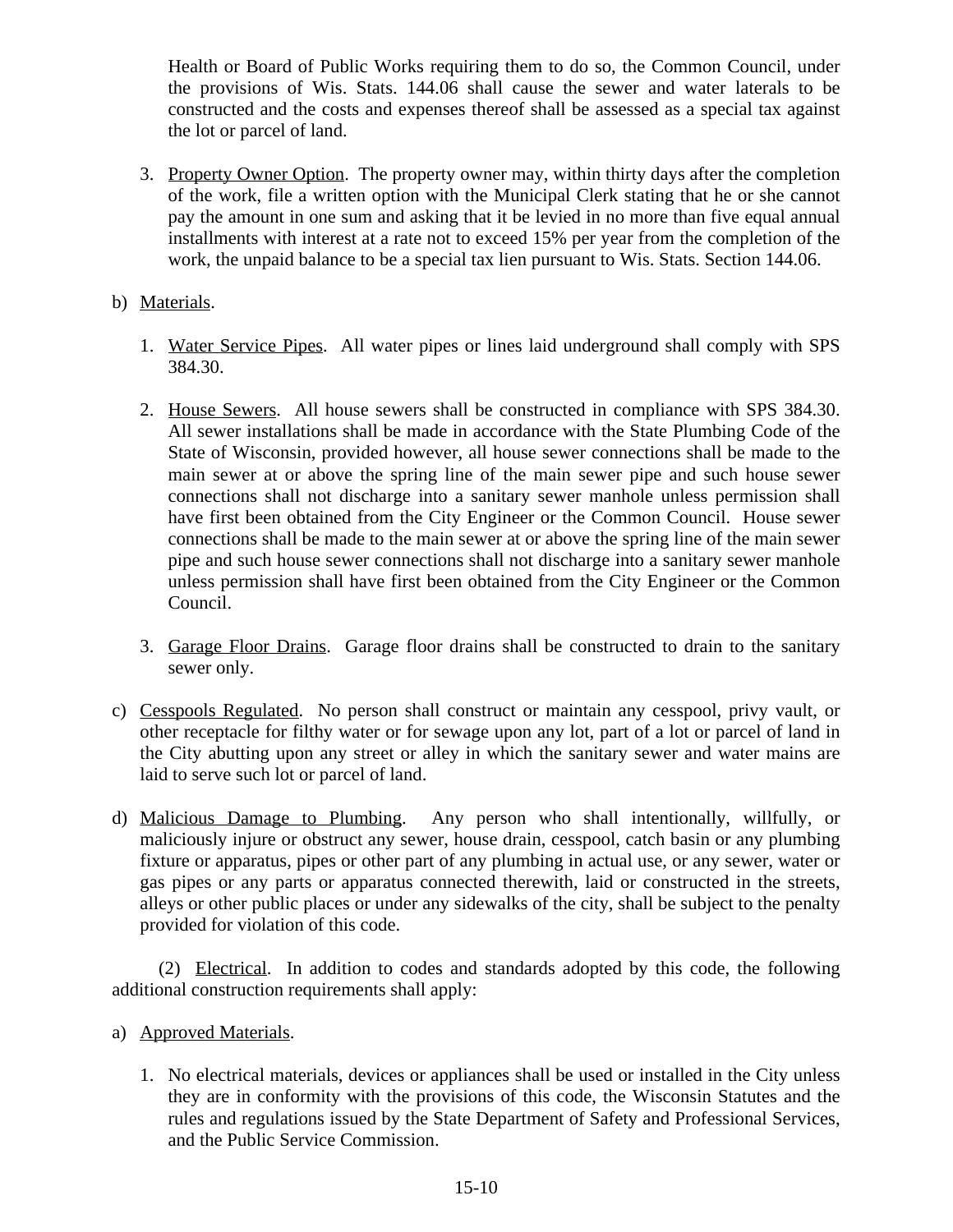2. The maker's name, trademark or other identification symbol and voltage and ampere rating shall be placed on all electrical material, devices and appliances used or installed under this code.

## **15.09 BASEMENT WETNESS AND FLOODING PREVENTION STANDARDS.**

(1) The lowest building floor elevation must be two feet above the 100-year flood elevation.

(2) All buildings must have a setback of 50 feet from a wetland storm water pond, or internally drained area unless a water stop is provided.

(3) Basement floor elevations must be constructed to be at least one foot above the highest anticipated seasonal ground water level. Soil borings taken on the lot in the building envelope may be required by the City.

(4) All construction shall comply with the Basement Wetness and Flooding Prevention Standards in the latest edition of the Standardized Development Specification Manual of the City of Hartford.

**15.11 ENFORCEMENT**. The Building Inspector shall notify the permit holder or any other person violating the provisions of this Chapter, in writing, of any said violation(s), including but not limited to those violations for which the Building Inspector is responsible under Section 15.04. The written notice shall be hand delivered to the permit holder or to the alleged violator or sent by certified mail and shall describe the violation, remedial action(s) needed, a schedule for all remedial action to be completed, and additional enforcement action that may be taken. The Building Inspector is authorized to use the following methods of enforcement in any combination:

(1) Forfeiture. Violators shall be subject to forfeiture as provided by Chapter 42 of the Municipal Code. Each day that a violation exists shall constitute a separate offense.

(2) Stop Work Order. Any violator is subject to an order to stop all work except that which is needed as a corrective action to bring the site into compliance, or the City Attorney may be requested to obtain a temporary restraining order and such other remedial court orders as shall be necessary to ensure compliance.

(3) Permit Revocation. The Building Inspector may revoke a permit issued under this chapter if the Building Inspector determines that the permit holder is not making a good faith effort to comply with the conditions of the permit. Upon loss of the permit, all construction shall cease and the site shall be stabilized, with any costs incurred by the City of Hartford to be charged against any financial guarantee.

(4) Emergency Action. The Building Inspector may enter upon the property and take any necessary emergency action if the Building Inspector determines that the site in violation is an immediate threat to public health, safety, welfare, the environment or downstream property, or if the permit holder or other violator refuses to take the corrective action as ordered by the Building Inspector. Any cost incurred by the City as a result of this action shall be billed to the owner of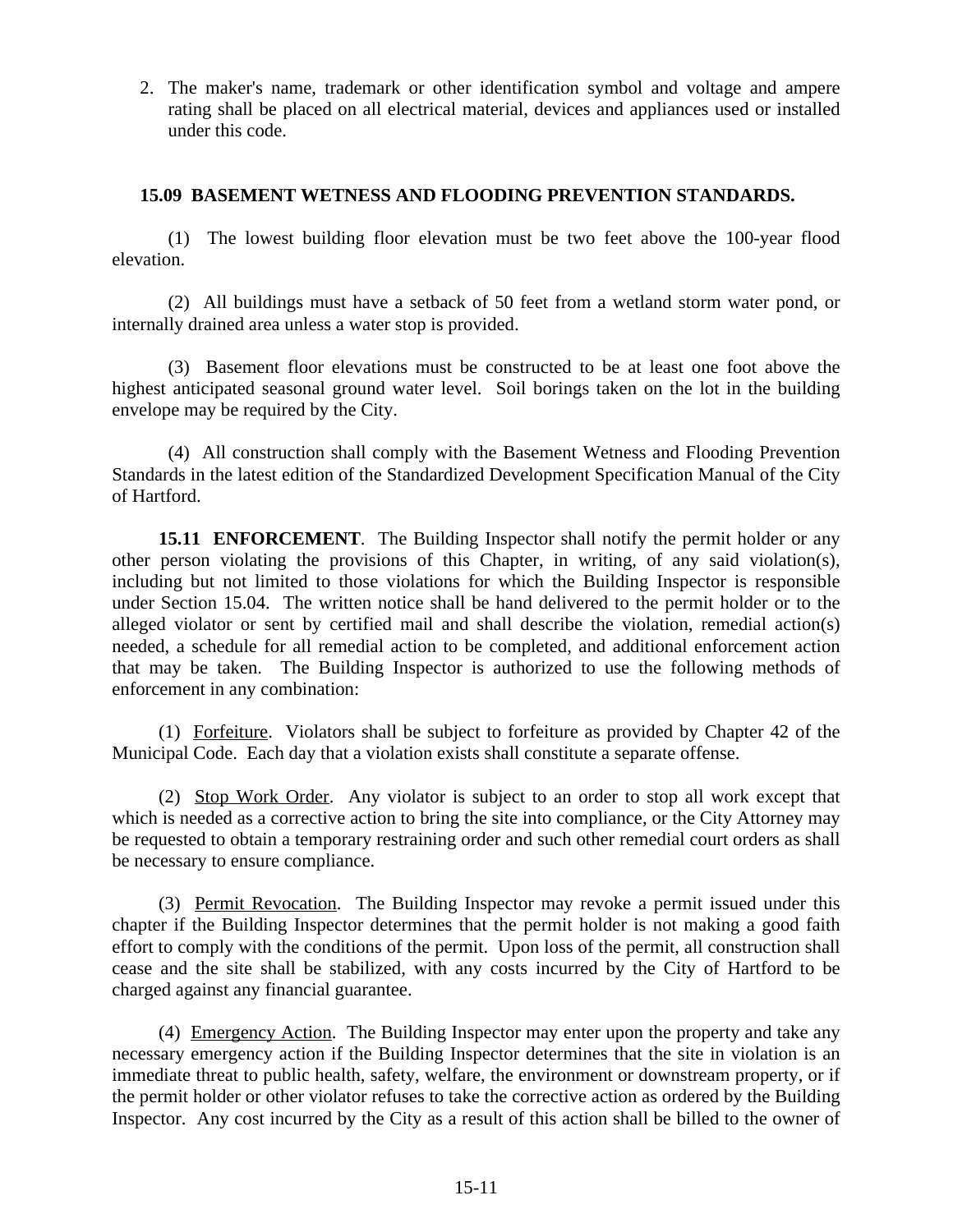the title to the property and/or subtracted from any financial guarantee provided by the permit holder. Failure to pay said costs on a timely basis shall constitute a violation of this chapter.

Any enforcement measures shall continue until compliance is achieved or as ordered by the court.

**15.12 NONLIABILITY OF CITY.** This Chapter shall not be construed to relieve from or lessen the responsibility or liability of any party owning, operating, controlling or installing any electrical equipment from damages to anyone injured or any property destroyed by any defect therein, nor shall the City be held as assuming any such liability by reason of inspections made as herein provided.

**15.13 VIOLATIONS.** In addition to the imposition of double permit fees for failure to obtain a permit, any person violating the provisions of this Chapter may be subject to a municipal forfeiture in an amount within a range as shown in Chapter 42 of the Municipal Code.

## **15.14 DEFINITIONS.**

Addition - Addition for the purpose of this Chapter means and includes:

- (1) A structure added to original structure at some time after the completion of the original.
- (2) An extension or increase in floor area or heights of a building or structure.

Agricultural Crops - Any plant grown for the purpose of harvest to support a business.

Best Management Practice - A practice, technique or measure that is an effective, practical means of preventing or reducing soil erosion and water pollution from runoff both during and after land development activities. These can include structural, vegetative or management practices.

Building - Any structure having a roof supported by columns or walls and intended for the shelter, housing, or enclosure of any individual, animal, process, equipment, goods, or materials of any kind.

Building Inspector - The individual designated by the appointing authority to enforce the provisions of the building code; also referred to as the construction official.

Building Permit - Written permission issued by the proper municipal authority for the construction, repair, alteration, or addition to a structure.

Certificate of Compliance - A document issued by the proper authority that the plans for a proposed use meet all applicable codes and regulations.

Construction Site Erosion Control - Prevention or reduction of soil erosion and sedimentation from a land disturbing activity.

Cubic Contents - The volume of the building enclosed by the outer surface of the exterior walls from the top of the footing to the average height of the roof.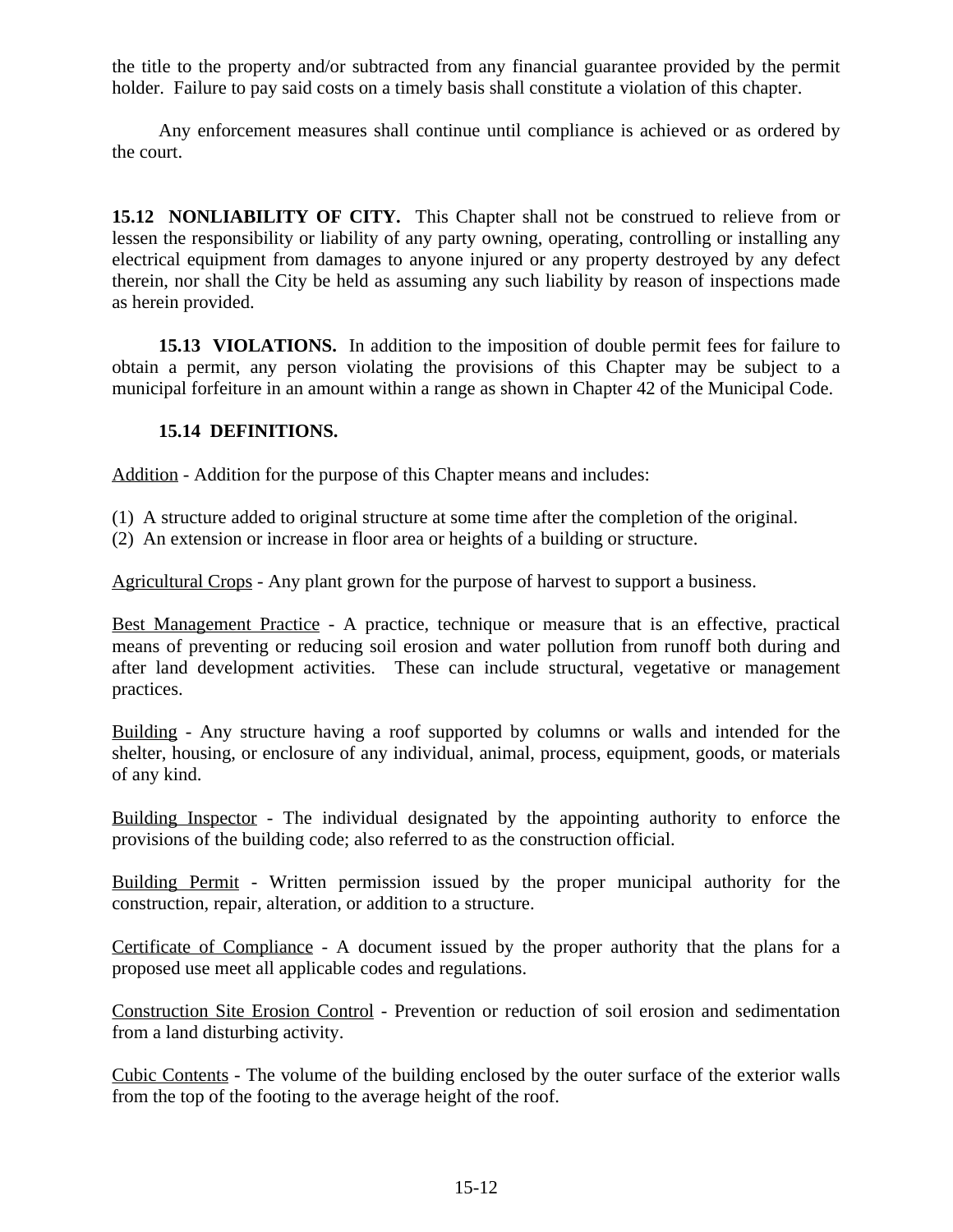Environmentally Sensitive Area - Any area that, due to the natural resources present or the lack of filtering capacity, is significantly more susceptible to the negative impacts of sedimentation and other pollutants associated with urban runoff. Examples include direct hydrologic connections to lakes, stream, wetlands, or other water resources, very coarse or shallow soils to groundwater or bedrock, or areas inhabited by endangered resources.

Final Grading - The placement of topsoil over disturbed areas.

Impervious Surface - Any land cover that prevents rain or melting snow from soaking into the ground, such as roofs (including overhangs), roads, sidewalks, patios, driveways, and parking lots. For purposes of this chapter, all road, driveway or parking surfaces, including gravel, shall be considered impervious, unless specifically designed to encourage infiltration and approved by the administering authority.

Infiltration - The process by which rainfall or runoff seeps into the soil.

Intercept Soil Transport - The process of trying to prevent delivery of sediment by installing a silt fence or some other form of sediment trap in the flow path to slow flows and settle the suspended soil particles.

Land Disturbing Activity - Any construction related activity that exposes soil to the erosive forces of wind, rain, and snow melt. Land disturbing activities include removing vegetative cover, grading, excavating, and filling. It does not include the planting, growing, and harvesting of agricultural crops or mining activity that is otherwise regulated through a local mine reclamation ordinance.

Land Development Activity - Any construction related activity that results in the addition or replacement of impervious surfaces such as rooftops, roads, parking lots, and other structures.

No Appreciable Off-Site Impact - The impact of any land disturbing or land development activity on downstream property or natural resources would be negligible due to site conditions, such as internal drainage or a very large vegetative buffer area surrounding a small building project.

Occupancy Permit - A required permit allowing the use of a building or structure after it has been determined that all the requirements of applicable ordinances have been met.

Occupant - The individual, individuals, or entity in actual possession of a premises.

Permanent Best Management Practices - Any best management practice that is designed to remain in place after the development is complete. They are designed to stabilize the site or to permanently manage storm water runoff.

Plumbing - Plumbing for the purpose of this Chapter means and includes:

- (1) All piping, fixtures, appliances and appurtenances in connection with the water supply and drainage systems within a building and to a point from three to five feet outside the building.
- (2) The construction, connection to or alteration of any drain, soil, or waste pipe to carry domestic sewage, storm water or industrial waste from a point three feet outside of the